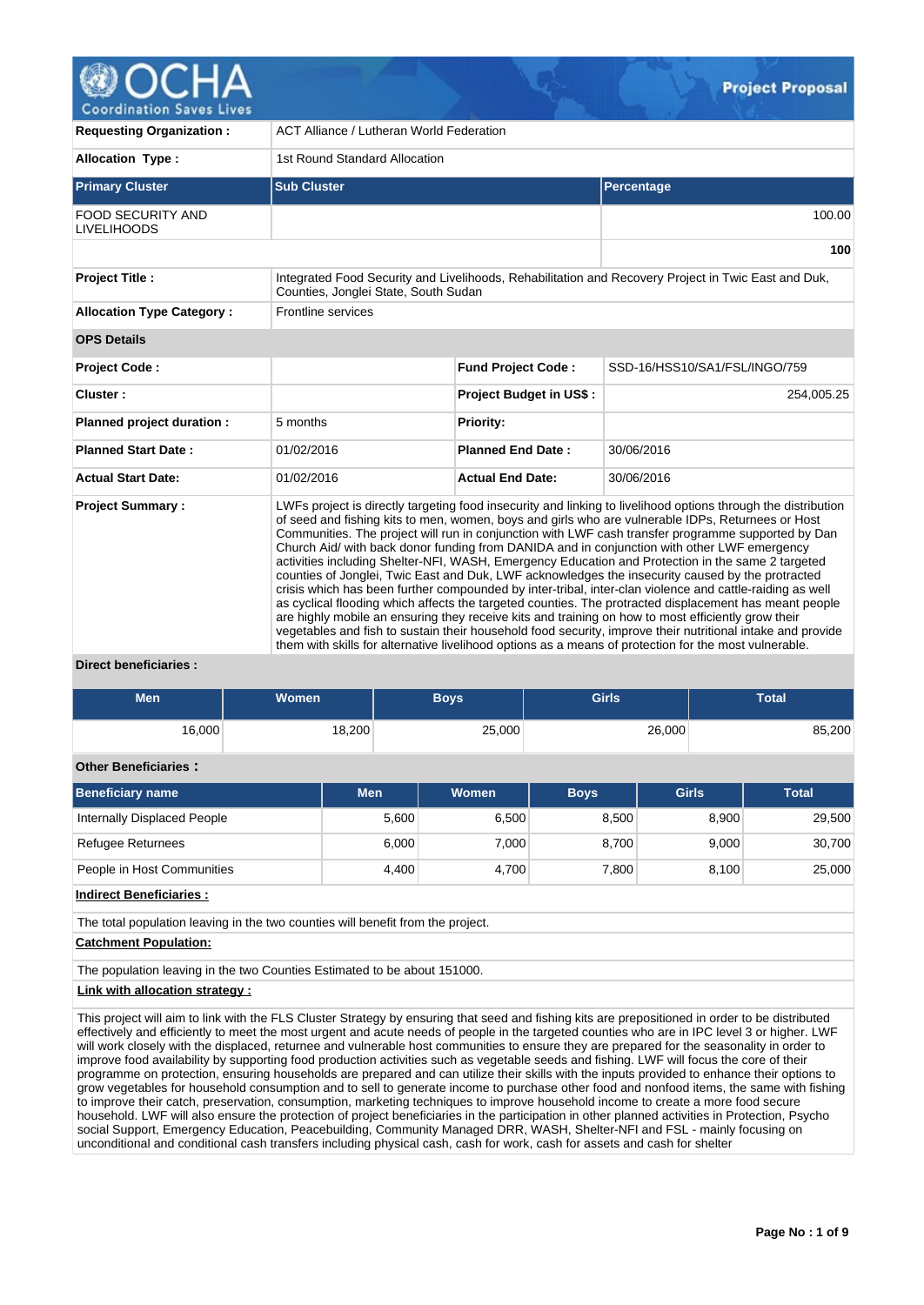# **Sub-Grants to Implementing Partners :**

| <u><b>The Channel of Imprementing Partners 1</b></u>   |                                        |                      |  |                             |  |  |  |  |  |  |  |
|--------------------------------------------------------|----------------------------------------|----------------------|--|-----------------------------|--|--|--|--|--|--|--|
| <b>Partner Name</b>                                    |                                        | <b>Partner Type</b>  |  | <b>Budget in US\$</b>       |  |  |  |  |  |  |  |
|                                                        |                                        |                      |  |                             |  |  |  |  |  |  |  |
| Other funding secured for the same project (to date) : |                                        |                      |  |                             |  |  |  |  |  |  |  |
|                                                        | <b>Other Funding Source</b>            |                      |  | <b>Other Funding Amount</b> |  |  |  |  |  |  |  |
|                                                        |                                        |                      |  |                             |  |  |  |  |  |  |  |
| Organization focal point:                              |                                        |                      |  |                             |  |  |  |  |  |  |  |
| <b>Name</b>                                            | <b>Title</b>                           | <b>Email</b>         |  | <b>Phone</b>                |  |  |  |  |  |  |  |
|                                                        |                                        |                      |  |                             |  |  |  |  |  |  |  |
| Alexandra Blaise Balmer                                | <b>LWF Programme</b><br>Coordinator    | pro.ssd@lwfdws.org   |  | +211913167283               |  |  |  |  |  |  |  |
| <b>Belachew Deneke</b>                                 | <b>LWF Area Coordinator</b><br>Jonglei | proz1.ssd@lwfdws.org |  | +211915372423               |  |  |  |  |  |  |  |
| <b>BACKGROUND</b>                                      |                                        |                      |  |                             |  |  |  |  |  |  |  |

#### **1. Humanitarian context analysis**

Since the start of the conflict in December 2013 between Government of the Republic of South Sudan/SPLM and SPLM-IO where thousands of people lost their lives; 2 million fled to neighboring states and countries and 1,631,800 were displaced; an estimated , 11 million population has been driven to the brink of starvation. On August 27, 2015 the government and SPLM-IO signed peace agreement. If this agreement is put into practical action, there is hope that the political and economic situation in the country will improve. Many of the IDPs and the refugees in the neighboring countries are expected to return to their areas of origin by the beginning of 2016 giving pressure to the already strained resources. According to the Integrated Food Security Phase Classification (IPC) analysis conducted in September 2015 and released on the October 22, 2015 indicated that currently, 3.1 million are in Crisis (IPC Phase 3) and 830,000 in Emergency (IPC Phase 4). Of extreme concern are 30,000 people estimated to be in Catastrophe (IPC Phase 5) requiring urgent humanitarian assistance. There is a concrete risk of Famine occurring between October and December 2015 if urgent humanitarian access and assistance is not provided in the most affected areas. The worst affected areas are 4 counties in the areas highly influenced by conflict in Unity State (Leer, Guit, Koch and Mayendit Counties). The other states of concern are the other two conflict-affected States of Jonglei and Upper Nile. The alert emphasized that the most affected populations are the Internally Displaced Persons (IDPs) who are dispersed and the host communities affected by the on-going conflict. This complex emergency in South Sudan is caused by high underlying vulnerability and severe effects of the conflict and displacement compounded by limited humanitarian access and have resulted in loss of livelihoods, income, assets, inadequate food access, market disruption, high prices, and unsustainable coping mechanisms.

Jonglei State, where the proposed action will be implemented has the highest number of internally displaced people, the highest level of food insecurity and malnutrition in famine-threatened South Sudan. Many areas of Twic East, Duk Uror, Bor and Pibor counties have seen total destruction of community household assets, and conflict-affected recovery mechanisms.

#### **2. Needs assessment**

Twic East and DukCounties Jonglei are vulnerable to natural disasters, politically motivated/inter-clan/tribal cattle raiding and conflict. Floods and droughts occur cyclically making Jonglei one of the 10 most fragile and food insecure. IPC September 2015, projects food insecurity of 120,000 individuals at emergency level, 425,000 crisis level, 620,000 stressed level 230,000 at minimal. 90% of the roads are impassable in the rainy season, which lasts 5-6 months. IDPs, Returnees and vulnerable host communities market access, livelihood opportunities, basic services and have not been able to plant or care for their animals, disrupting their normal coping mechanisms; living in spontaneous settlements seeking refuge along the River Nile, Toich/Swamp and collective centers/or living with host communities moving in cattle camps leading to lack of access to WASH and health services, insufficient access to food resulting in people foraging for grasses, leaves, water lilies to eat, leading to malnutrition, high morbidity and mortality and the potential for spreading of diseases (measles, cholera, malaria, hepatitis E, meningitis and kala-azar). Protection is a key concern acts of violence have been employed against vulnerable sections of society. Razing and destruction of civilian property, use of rape (women, girls, boys and men), torture, execution style killings, forced disappearances are amongst some of the means being used by different armed groups. Food insecurity and Nutrition is a result of protracted conflict which has affected the planting season in 2015, leading to abnormal migration of livestock, limited market functionality, high food prices, caused by rising inflation and depreciation of the local currency, diminishing purchasing power, depletion of household stocks and high cost of living. Dramatic increases in cereal prices as reported in central Jonglei to a tune of 150% in Lankien (Nyirol County). The worse affected Counties are Nyirol, Uror, Duk, Ayod, Pigi and Akobo according to the IPC analysis finding, and these Counties all fall in IPC Phase 4, emergency situation. Fangak, Twic East, Bor and Pibor are in Phase 3 crisis situation. Livestock Cattle, goats and shoats are sold for cash and in times of extreme duress slaughtered and consumed for food. Loss of cattle and in milk production due to diseases is raising the risk of malnutrition in pastoralist groups who rely on milk as an essential part of their diet, particularly for children and pregnant and lactating women (IBID). Sources of income from livestock and fishing have decreased from pre $\Box$ crisis period while household incomes from remittances and loans have drastically increased (LWF and CARE Assessment, January 2015). Markets Poor road network, expensive fuel, unfavorable exchange rates and taxation all led to the poor integration of domestic markets, resulting in high and volatile prices and significant price differences between markets (LWF/Forcier Assessment, Jonglei, October 2015). Depreciation of the South Sudanese Pound (SSP) slowed in June and July 2015 compared to previous months. The parallel exchange rate has increased from 6.1 SSP/USD in January to 12.2 SSP in July 2015, representing a currency depreciation of 50 percent. FEWS NET's cross-border trade monitoring data suggests that current maize and sorghum import levels are lower than 2013/14 averages. Increasing fuel shortages, likely due to the significant decline in fuel imports in the second quarter of 2015, continue to drive price volatility in the informal market. Natural Resource Management There is lack of knowledge of environmental protection, including the use of FES to better protect women and girls against the risk of sexual violence associated with collecting firewood. Challenges in access to forests for collection of firewood with high numbers of IDPs and Returnees integrated into more secure payams are depleting natural forestation

#### **3. Description Of Beneficiaries**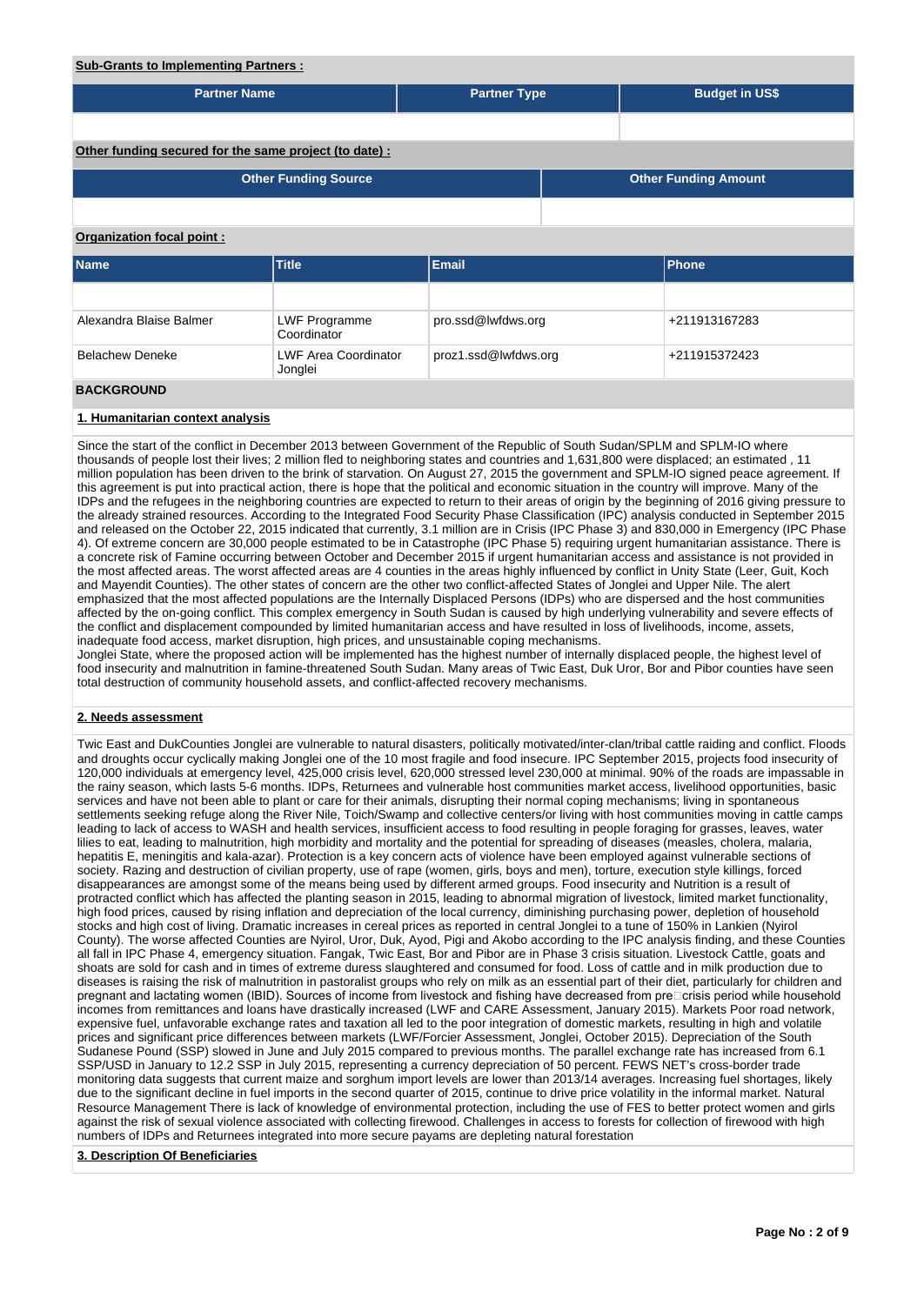The direct beneficiaries are household from IDP, Returnee and vulnerable host communities that demonstrate acute needs; which have been severely affected by the conflict, have lost their assets or have become otherwise vulnerable due to the current economic inflation which has seen serious inflation and an increase in market prices. LWF will utilize their vulnerability criteria, focusing on gender mainstreaming to ensure households with specific vulnerabilities such as pregnant and lactating women, people with chronic illness such HIV/AIDs, physical disabilities and children who require additional protection such as boys and girls (who may be orphaned, unaccompanied or separated) are targeted.

#### **4. Grant Request Justification**

LWF has planned an integrated emergency response programme in Jonglei linking relief to resilience building and development activities. LWF is combining emergency responses with FSL, Shelter-NFI, WASH, Emergency Education and Protection in five targeted counties in Jonglei. One of LWFs main FSL activities outside of the CHF is an unconditional and conditional cash programme which is supporting vulnerable households meet basic household food and non-food item household needs. However, LWF has recognized the importance of still distributing seed kits and fishing kits to communities at risk of malnutrition, severe food insecurity whose lives in Jonglei are compounded by the inter-tribal conflict, inter-clan fighting and cattle raiding and cyclical flooding. LWF will work towards improving food security for the most vulnerable IDPs, Returnees and Host Communities who are categorized by LWFs vulnerability criteria including pregnant and lactating women, people with chronic illness such as HIV/AIDs, people with disabilities, the elderly and informed and children, who have been orphaned, unaccompanied or separated (girls and boys) and widows (both women and men).

# **5. Complementarity**

### **LOGICAL FRAMEWORK**

#### **Overall project objective**

To increase access to food for the most vulnerable IDPs, returnees, and host communities households through improved livelihood options (seeds and tools, fishing gears and unconditional cash transfer and conditional cash transfer).

| <b>FOOD SECURITY AND LIVELIHOODS</b>                                                                                                                   |                                                                                                             |                                 |  |  |  |  |  |  |  |  |  |
|--------------------------------------------------------------------------------------------------------------------------------------------------------|-------------------------------------------------------------------------------------------------------------|---------------------------------|--|--|--|--|--|--|--|--|--|
| <b>Cluster objectives</b>                                                                                                                              | <b>Strategic Response Plan (SRP) objectives</b>                                                             | <b>Percentage of activities</b> |  |  |  |  |  |  |  |  |  |
| CO2: Protect livelihoods and promote<br>livelihoods based coping capacities of the<br>most vulnerable population at risk of hunger<br>and malnutrition | HRP 2016 SO2: Ensure communities are<br>protected, capable and prepared to cope with<br>significant threats | 100 <sup>1</sup>                |  |  |  |  |  |  |  |  |  |

**Contribution to Cluster/Sector Objectives :** Timely pre-positioning, distribution of seed and fishing kits to enhance food security and livelihood options for vulnerable IDPs, Returnees and host communities in counties where the IPC level is 3 and above. The reduction of water levels in January - March should allow for fishing kits to be utilized combined with vegetable seeds will prove to be the best value for money.

#### **Outcome 1**

Pre-positioning seed and fishing kits to improve household food security and livelihood options

### **Output 1.1**

# **Description**

24000 HHS provided with seeds (10,200 HHs vegetable seeds and 13,800 HHs crop seeds) to be able to produce food

### **Assumptions & Risks**

Asssumptions:

# Risks:

**Activities**

## **Activity 1.1.1**

Provide seeds for 24000 HHS ( for 10,200 HHs vegetable seeds and for 13,800 HHs crop seeds)

#### **Activity 1.1.2**

Provide agricultural tools for 24,000 HHS

### **Activity 1.1.3**

20 vegetable groups will be formed consisting of 15 members each and they will be trained on vegetable production/ harvesting, marketing and seeds preservation (females and males) to build their resilience to cope with significant threats to their livelihoods caused by displacement

#### **Indicators**

|                                                                                                                                                                                                         |                                                |                                                            |            | <b>End cycle beneficiaries</b> |                   | End<br>cycle |               |  |  |  |  |
|---------------------------------------------------------------------------------------------------------------------------------------------------------------------------------------------------------|------------------------------------------------|------------------------------------------------------------|------------|--------------------------------|-------------------|--------------|---------------|--|--|--|--|
| Code                                                                                                                                                                                                    | <b>Cluster</b>                                 | <b>Indicator</b>                                           | <b>Men</b> | <b>Women</b>                   | <b>Boys Girls</b> |              | <b>Target</b> |  |  |  |  |
| Indicator 1.1.1                                                                                                                                                                                         | FOOD SECURITY AND<br><b>LIVELIHOODS</b>        | Frontline # of households provided with crops<br>seeds     |            |                                |                   |              | 13.800        |  |  |  |  |
| <b>Means of Verification</b> : Distribution reports/beneficiaries list, Monthly progress reports, Project progress and monitoring reports,<br>Documentation of assessments and Final evaluation report. |                                                |                                                            |            |                                |                   |              |               |  |  |  |  |
| Indicator 1.1.2                                                                                                                                                                                         | <b>FOOD SECURITY AND</b><br><b>LIVELIHOODS</b> | Frontline # of households provided with vegetable<br>seeds |            |                                |                   |              | 10.200        |  |  |  |  |
| Means of Verification: Distribution reports/beneficiaries list, Monthly progress reports, Project progress and monitoring reports,                                                                      |                                                |                                                            |            |                                |                   |              |               |  |  |  |  |

Documentation of assessments and Final evaluation report.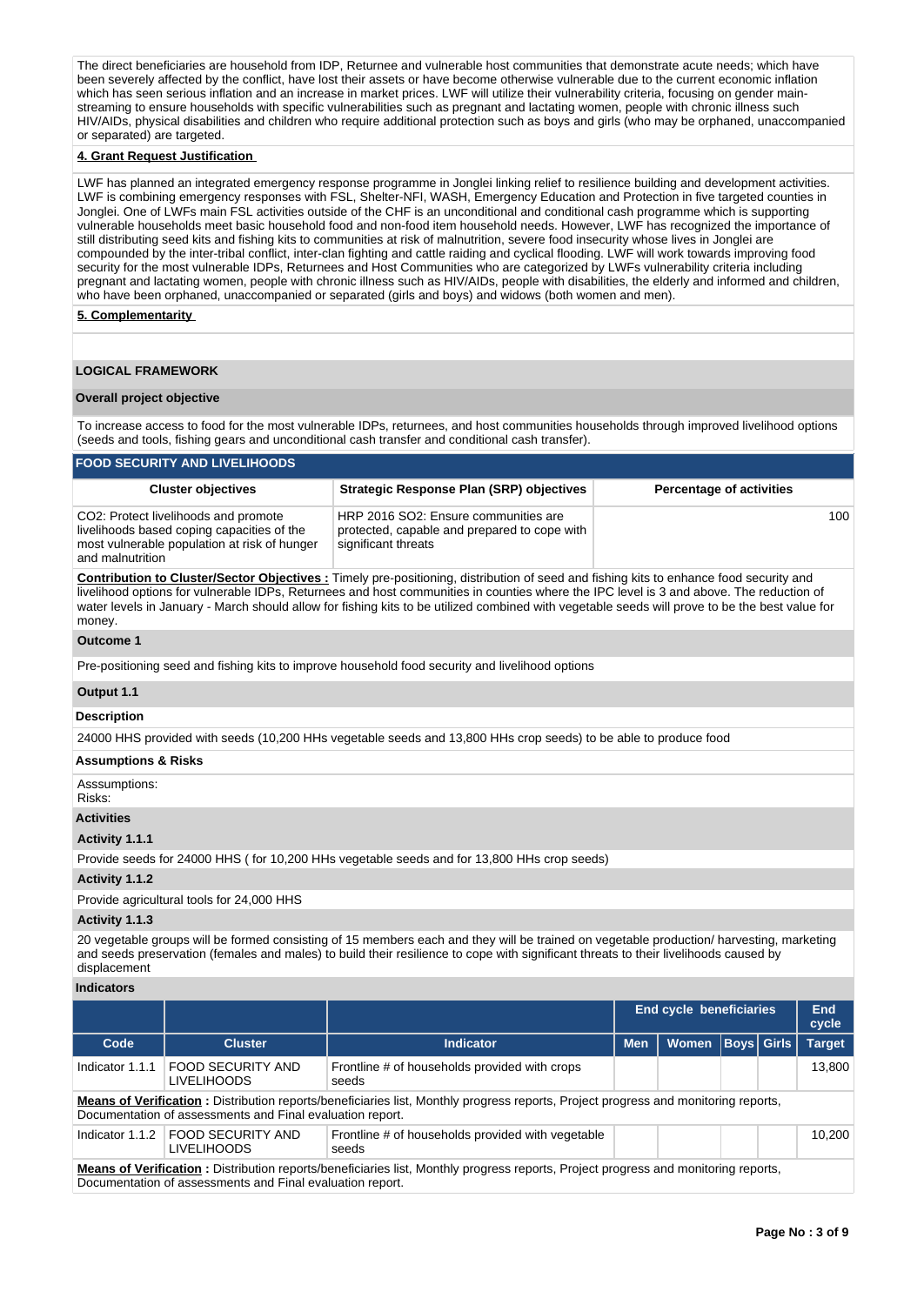|  | Indicator 1.1.3 FOOD SECURITY AND<br><b>IVELIHOODS</b> | Frontline # of households receiving agricultural<br>tools/kits |  |  |  |  | 24.000 |
|--|--------------------------------------------------------|----------------------------------------------------------------|--|--|--|--|--------|
|--|--------------------------------------------------------|----------------------------------------------------------------|--|--|--|--|--------|

**Means of Verification :** Distribution reports/beneficiaries list, Monthly progress reports, Project progress and monitoring reports, Documentation of assessments and Final evaluation report.

# **Output 1.2**

# **Description**

7200 HHS Provided with fishing gear

## **Assumptions & Risks**

Assumption: Safe and secure access for Humanitarians to reach IDPs, Returnees and vulnerable host communities to assess and respond to urgent and acute WASH needs. Risks:

The current political and economic crisis continues even after the formation of Transitional Government of National Unity (TGONU) with the following consequences to personnel, organizational assets and humanitarian goods respectively: 1) Increased threat to safety of staff 2) Looting of goods and organizational assets including partner compounds, exposing staff to personal safety risks.

## **Activities**

## **Activity 1.2.1**

Pre-positioning of 7200 fishing kits

### **Activity 1.2.2**

Distribution of 7200 fishing kits to individual Households (7200HHS)

### **Activity 1.2.3**

20 fishing groups will be formed consisting of 15 members each and will be trained on fish preservation/production, harvesting and marketing (females and males) to build their resilience to cope with significant threats to their livelihoods caused by displacement.

## **Indicators**

|                 |                                                |                                                                           |       | <b>End cycle beneficiaries</b> |     |     |               |  |
|-----------------|------------------------------------------------|---------------------------------------------------------------------------|-------|--------------------------------|-----|-----|---------------|--|
| Code            | <b>Cluster</b>                                 | <b>Indicator</b>                                                          |       | Men   Women   Boys   Girls   \ |     |     | <b>Target</b> |  |
| Indicator 1.2.1 | <b>FOOD SECURITY AND</b><br><b>LIVELIHOODS</b> | Frontline # of disaster affected people having<br>improved access to food | 3.100 | 3.100                          | 500 | 500 | 7,200         |  |

Means of Verification : Distribution reports/beneficiaries list, Monthly progress reports, Project progress and monitoring reports, Documentation of assessments and Final evaluation report.

# **Additional Targets :**

# **M & R**

# **Monitoring & Reporting plan**

LWF has in place programmatic, logistics and financial processes of verifying the proper application of project inputs and the completion of planned activities.

A detailed work plan and the reporting schedule for this project will be developed and monitored regularly, on a weekly, monthly and quarterly basis, to check if the progress is as expected or not and to make necessary adjustments. Monthly reports detailing the amount of seeds and gears distributed, number groups organized, number of training conducted and highlighting additional needs for the pipeline will be submitted to the State and National FSL Cluster Coordinators. Monitoring visits will be conducted by the FSL Officer, Area Coordinator and other members of senior management at least every Month and the findings used to inform/adjust implementation and also to report to the LWF Country Management Team, the FSL Cluster and to CHF. Distribution reports will be prepared following every FSL/Seeds and gears distribution exercise including a signature or thumb print of the recipient and these will be checked against the detailed beneficiary registration list compiled. Post-distribution exercise and written reports will be used to verify the effectiveness of the targeting criteria, the usefulness of the seeds and gears provided, implementation of the LWF approaches including on the cross-cutting issues, and if the expected results of the project are achieved or not.

LWF will also undertake inter-agency assessments/verifications where possible prior to distribution and also invite and participate in interagency monitoring visits under the auspices of the FSL Cluster. This is to enhance accountability and transparency and also synergy in order to achieve the cluster objectives collectively.

At the beneficiaries level LWF will facilitate formation of CRM (Community Response Mechanism) that will inform and provide feedback about the appropriateness, targeting and effectiveness of the assistance provided to both IDPs, Returnees and the host communities. The feedback provided will inform the project review process.

### **Workplan**

| <b>Activitydescription</b>                                                                                                                                                                                                                                                                                          | Year | $\overline{2}$ |   |   |   | 5   6   7   8   9   10   11   12 |  |  |  |
|---------------------------------------------------------------------------------------------------------------------------------------------------------------------------------------------------------------------------------------------------------------------------------------------------------------------|------|----------------|---|---|---|----------------------------------|--|--|--|
| Activity 1.1.1: Provide seeds for 24000 HHS (for 10,200 HHs vegetable seeds and<br>for 13,800 HHs crop seeds)                                                                                                                                                                                                       | 2016 |                | Χ | x |   |                                  |  |  |  |
| Activity 1.1.2: Provide agricultural tools for 24,000 HHS                                                                                                                                                                                                                                                           | 2016 |                |   | x | x | x                                |  |  |  |
| Activity 1.1.3: 20 vegetable groups will be formed consisting of 15 members each<br>and they will be trained on vegetable production/ harvesting, marketing and seeds<br>preservation (females and males) to build their resilience to cope with significant<br>threats to their livelihoods caused by displacement | 2016 | X              | x | x | x | X                                |  |  |  |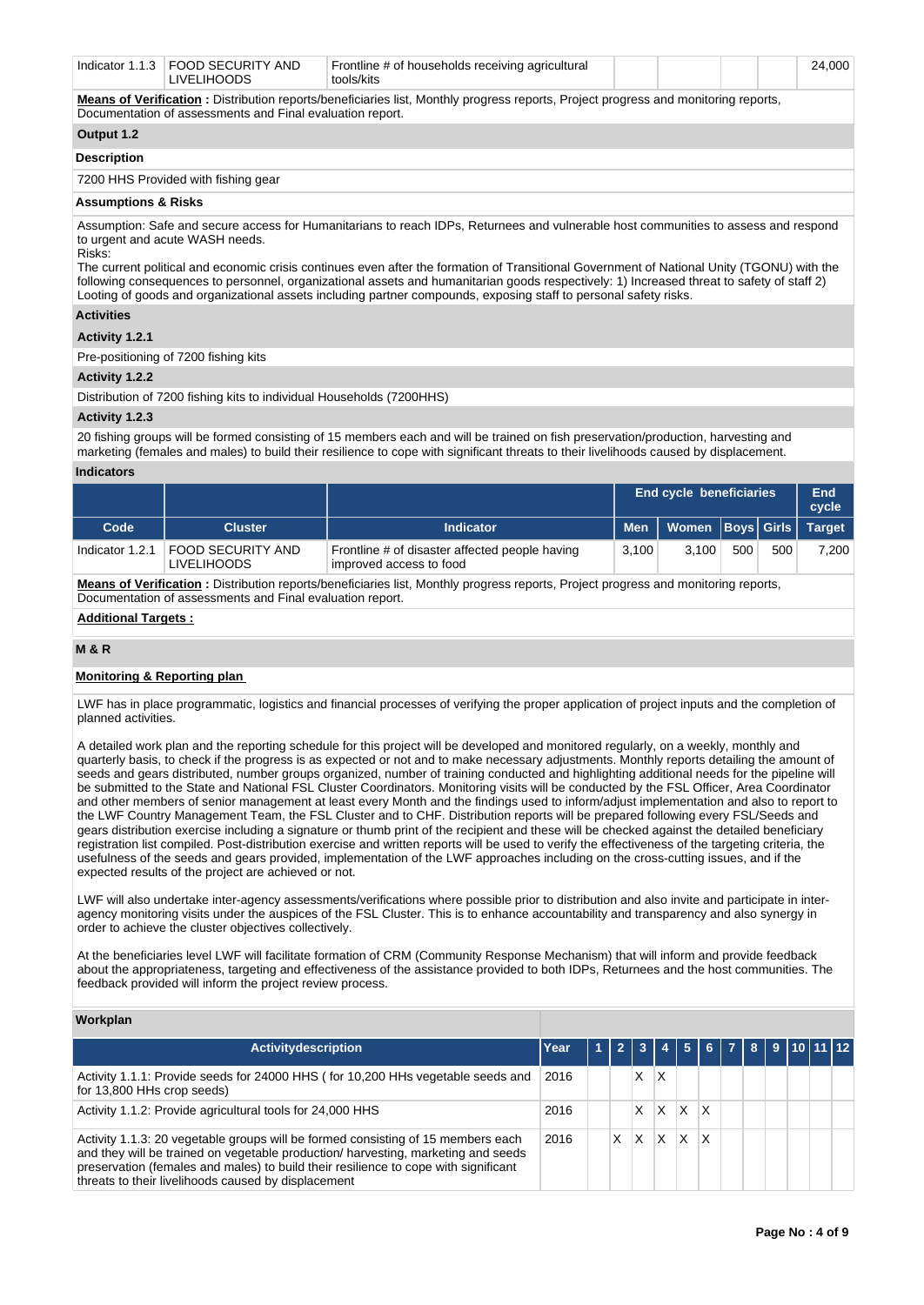| Activity 1.2.1: Pre-positioning of 7200 fishing kits                                                                                                                                                                                                                                              | 2016 |  |   |   | x | x |  |  |  |
|---------------------------------------------------------------------------------------------------------------------------------------------------------------------------------------------------------------------------------------------------------------------------------------------------|------|--|---|---|---|---|--|--|--|
| Activity 1.2.2: Distribution of 7200 fishing kits to individual Households (7200HHS)                                                                                                                                                                                                              | 2016 |  |   | X | x |   |  |  |  |
| Activity 1.2.3: 20 fishing groups will be formed consisting of 15 members each and<br>will be trained on fish preservation/production, harvesting and marketing (females<br>and males) to build their resilience to cope with significant threats to their<br>livelihoods caused by displacement. | 2016 |  | X | x | x |   |  |  |  |

#### **OTHER INFO**

# **Accountability to Affected Populations**

Implementation of the overall project will be based on the principle of accountability and transparency particularly financial accountability to the right holders/affected population and duty bearers. The LWF will implement the project with organized community compliant response mechanism to insure the satisfaction of the beneficiaries and the affected population

#### **Implementation Plan**

LWF is front-line implementer of this FSL project. LWF has Jonglei Field coordination office at Panyagor, and sub office in Bor. Jonglei field office coordinates the operation i.e the project main team (including program and logistic support) placed in Panyagor, and works by shifting between Twic East/Panyagor and Duk/Poktap. The field of team will develop detailed implementation plan which will guide what to do where and by whom. The detailed plan will be shared to cluster level to ensure that the plan will be in line with the cluster plan. The field office, project team will work on day to day implementation of the project, this team will report weekly to area coordinator. The area coordinator, finance officer and PME officer will ensure communication with country office, and clusters at state level. LWF programme coordinator will inform and ensure with cluster partner and the humanitarian coordinator and fund manager on the status of the project. The project implementation will also coordinate with other emergency response projects (with in LWF) to effectively use the staff and available resources/logistics.

# **Coordination with other Organizations in project area**

| Name of the organization                 | Areas/activities of collaboration and rationale                                                                                                                                                                                                                                                                                                                                                                                                                                                                                                    |
|------------------------------------------|----------------------------------------------------------------------------------------------------------------------------------------------------------------------------------------------------------------------------------------------------------------------------------------------------------------------------------------------------------------------------------------------------------------------------------------------------------------------------------------------------------------------------------------------------|
| <b>CRS</b>                               | The areas of collaboration are in distribution of seeds (vegetable and<br>crop seeds) and fishing gears and trainings, this is due to CRS<br>working in different operation including FSL in Twic East and Duk.<br>LWF closely collaborate with CRS to avoid duplication of efforts and<br>increasing coordination special at frontline level to improve deliver of<br>the emergency items and capacity building. LWF and CRS will<br>cooperate in County level coordination in any emergency operation<br>to maximize benefits to people in need. |
| CARE                                     | CARE has been operating in the proposed project areas in thematic<br>areas of Shelter/NFI, FSL and Protection Twic East and Duk. LWF<br>with implementation the project in collaboration with CARE to avoid<br>duplication and to share experiences, so that improve quality of the<br>project output and outcome. The LWF and CARE will cooperate in<br>County level coordination in any emergency operation to maximize<br>benefits to people in need.                                                                                           |
| <b>Environment Marker Of The Project</b> |                                                                                                                                                                                                                                                                                                                                                                                                                                                                                                                                                    |

B: Medium environmental impact with NO mitigation

### **Gender Marker Of The Project**

2a-The project is designed to contribute significantly to gender equality

#### **Justify Chosen Gender Marker Code**

Gender has been inbuilt within the design of the project by ensuring that both men and women are targeted by this action. In particular, female headed households are considered among the most vulnerable households and discriminate efforts will be made to identify and select them for the appropriate support. The project will work through a number of duty bearers responsible for key decision making such as the distribution committees, the Payam and County task forces. Representation of both men and women to ensure their voices and particularly those of women are heard in decision making matters that are pertinent to their gender. In tracking and monitoring the results/benefits accrued from the project, the project has developed gender dis-aggregated indicators to demonstrate the extent to which both men and women have benefited from the action. LWF will utilise both their M&E system and their global PMER system for tracking against the gender marker for project implementation.

#### **Protection Mainstreaming**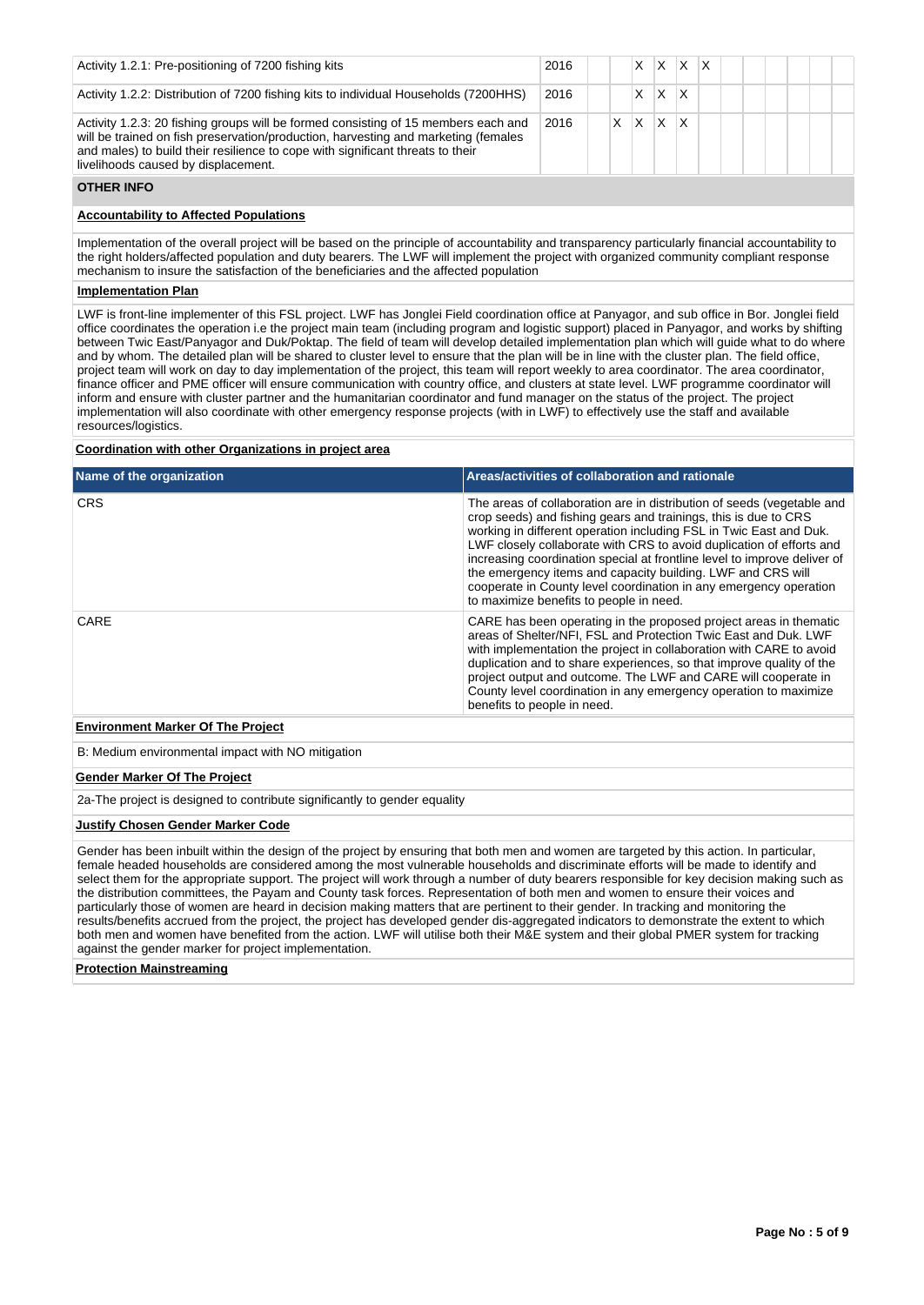This is going to be addressed through Right Based Approach: LWF is committed to RBA when planning, implementing, monitoring, and evaluating its projects. LWFs approach to RBA is not only to support the rights-holders to claim their rights, but also to support the dutybearers to fulfil their obligations. Working for improved accountability does not necessarily mean confrontation with the duty-bearers, but includes dialogue and support. LWF has strengthened their approach in Jonglei through the formation of the Cash Based Committees which has been an excellent example of Host Community, IDP, duty-bearers, religious leaders and representatives elected by the community coming together to identify, verify, promote and monitor and evaluate the cash transfer activities. LWF will build on this experience to strengthen other community led structures, especially in reference to accountability and managing the community led complaints response mechanism.

Using RBA to design and implement humanitarian emergency, and development projects, LWF will ensure all people involved have equal access to the process and its benefits. Special attention will be given to and include people in vulnerable situations in projects and make sure the projects do not contribute to discrimination. For example in Jonglei, among the groups that are at risk of discrimination in South Sudan are widows, orphans, people with disabilities, people living with HIV, the informed and aids child headed households. LWF is committed to identifying and including people living in vulnerable situations in each specific case and project. At the same time it is crucial to identify and build on people's strengths and assets, including natural, physical, financial, human and social assets.

LWF's approach to RBA is a way of working, which aims to: identify and address root causes of rights violations empower rights-holders to claim their rights and support duty-bearers to meet their obligations Within LWF's RBA moral duty-bearers are churches, civil society organizations, international organizations like LWF, and private companies.

# **Country Specific Information**

## **Safety and Security**

The situation in South Sudan remains teetering between peace and war with levels of intolerance to diversity, continued displacement, pressure over resources and natural and man-made disasters that continue to thrive. The project implementation areas has been among the major insecure areas , LWF have risk management plan and security guideline in place to ensure the safety and security of project staff, project properties and commodities and to avoid risk on beneficiaries in relation to the project deliveries.

#### **Access**

The road infrastructure in Jonglei in general and in Twic East and Duk in Particular is very poor and dry season road. Twic East and Duk are near to Swampy area of the Sudd and flood prone areas, in addition the type of soil is water logging, which means in if single shower of rain drop the access to this area will become difficult. The access to counties communities in rain season from May-Nov is very minimal. Therefore LWF will plan according to this setting to delivery items before the rainy season.

# **BUDGET**

| Code | <b>Budget Line Description</b>                                                                                                                            |   | $D / S$ Quantity | Unit<br>cost           | <b>Duration</b><br>Recurran charged | $\%$   | <b>Total Cost</b> |
|------|-----------------------------------------------------------------------------------------------------------------------------------------------------------|---|------------------|------------------------|-------------------------------------|--------|-------------------|
|      |                                                                                                                                                           |   |                  |                        | <b>ce</b>                           | to CHF |                   |
|      | <b>Staff and Other Personnel Costs</b>                                                                                                                    |   |                  |                        |                                     |        |                   |
| 1.1  | <b>Country Director</b>                                                                                                                                   | S | $\mathbf{1}$     | 8,161<br>.00           | 5                                   | 10%    | 4,080.50          |
|      | Oversight of LWFs Programmes and Operations in South Sudan charged at 10% (salary, social security, medical)                                              |   |                  |                        |                                     |        |                   |
| 1.2  | Programme Coordinator                                                                                                                                     | S | 1 <sup>1</sup>   | 7,317<br>.00           | 5                                   | 10%    | 3,658.50          |
|      | Programme Coordination of LWF Programmes in Jonglei, Unity and Upper Nile charged at 10% (salary, social security, medical)                               |   |                  |                        |                                     |        |                   |
| 1.3  | Finance Manager                                                                                                                                           | S |                  | $1 \mid 7,317$<br>.00. | 5                                   | 10%    | 3,658.50          |
|      | Financial Management and oversight of LWF programmes and operations charged at 10% (salary, social security, medical)                                     |   |                  |                        |                                     |        |                   |
| 1.4  | Deputy Finance Manager                                                                                                                                    | D | $\mathbf{1}$     | 6,299<br>.00           | 5                                   | 10%    | 3,149.50          |
|      | Deputy Finance Manager, oversight of project accounting, budgets, reconciliations and accountability charged at 10% (salary,<br>social security, medical) |   |                  |                        |                                     |        |                   |
| 1.5  | Area Coordinator Jonglei                                                                                                                                  | D | 1 <sup>1</sup>   | 7,058<br>.00           | 5                                   | 20%    | 7,058.00          |
|      | Oversight of the LWF Jonglei Programmes and Operations (salary, social security, medical) charged at 20%                                                  |   |                  |                        |                                     |        |                   |
| 1.6  | Programme Technical Quality Manager                                                                                                                       | D | $\mathbf{1}$     | 6,299<br>.00.          | 5                                   | 10%    | 3,149.50          |
|      | Oversight of LWFs Programme Technical and Quality Management and online PMER system charged at 10% (salary, social<br>security, medical)                  |   |                  |                        |                                     |        |                   |
| 1.7  | Programme Monitoring and Evaluation Officer - Field                                                                                                       | D | 1                | 2,088<br>.00.          | 5                                   | 25%    | 2,610.00          |
|      | PME Officer responsible for field monitoring and management of Jonglei projects (salary, social security, medical)                                        |   |                  |                        |                                     |        |                   |
| 1.8  | Logistics Assistant - Twic East and Duk                                                                                                                   | D | 1 <sup>1</sup>   | 1,063<br>.00.          | 5                                   | 10%    | 531.50            |
|      | Oversight of logistics between Juba - Bor and Twic East and Duk programme operational sights (salary, social security, medical)                           |   |                  |                        |                                     |        |                   |
| 1.9  | Logistics Assistant - Uror and Pibor                                                                                                                      | D | 1                | 1,063<br>.00           | 5                                   | 50%    | 2,657.50          |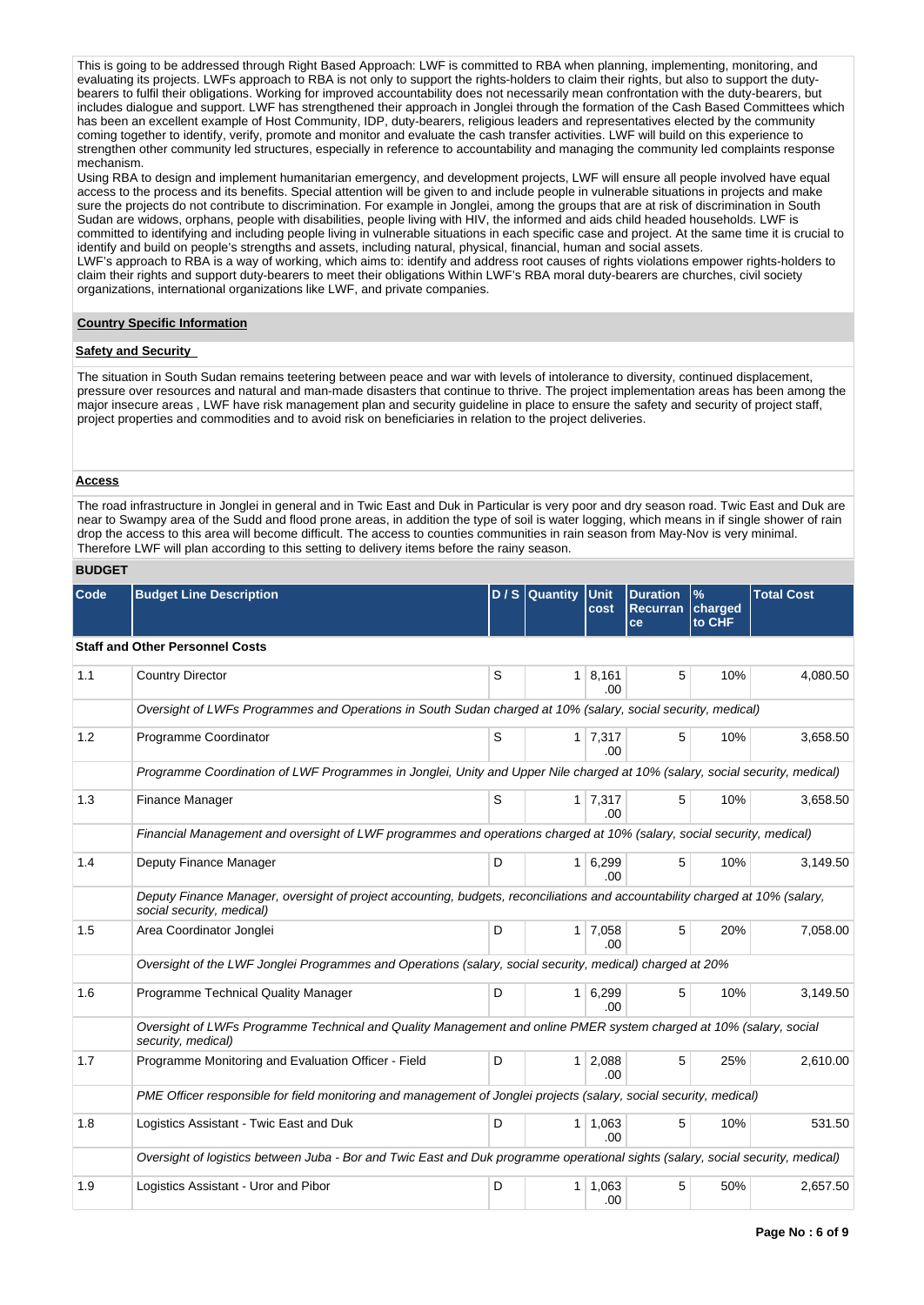|           | Oversight of logistics DUK, Twic East (salary, social security, medical)                                                                                                                                                   |   |                |                        |   |      |            |
|-----------|----------------------------------------------------------------------------------------------------------------------------------------------------------------------------------------------------------------------------|---|----------------|------------------------|---|------|------------|
| 1.10      | Liasion Officer - Bor                                                                                                                                                                                                      | D | 1 <sup>1</sup> | 1,265<br>.00           | 5 | 25%  | 1.581.25   |
|           | Liasiaon Officer Bor participates in Cluster meetings in Bor State Capital of Jonglei and participants in industry fora with INGOs,<br>NNGOS and local and state Government Authorities (salary, social security, medical) |   |                |                        |   |      |            |
| 1.11      | Cook - Cleaner                                                                                                                                                                                                             | D |                | 4 639.0<br>0           | 5 | 20%  | 2,556.00   |
|           | 4 Cooks and Cleaners at LWFs Bor and Twic East bases (salary, social security, medical)                                                                                                                                    |   |                |                        |   |      |            |
| 1.12      | <b>Security Guards</b>                                                                                                                                                                                                     | D |                | 6 629.0<br>0           | 5 | 10%  | 1,887.00   |
|           | 6 Security Guards of LWF bases and compounds in Bor, Twic East and Uror (2 day and 2 night) (salary, social security, medical)                                                                                             |   |                |                        |   |      |            |
| 1.13      | <b>Driver</b>                                                                                                                                                                                                              | D |                | $1 \mid 1,081$<br>.00  | 5 | 10%  | 540.50     |
|           | 1 Driver to support the implementation of all project activities (salary, social security, medical)                                                                                                                        |   |                |                        |   |      |            |
| 1.14      | Staff Support Juba                                                                                                                                                                                                         | D |                | $1 \mid 17,66$<br>0.00 | 5 | 7%   | 6,181.00   |
|           | Support Staff Juba Officer (salary, social security, medical)                                                                                                                                                              |   |                |                        |   |      |            |
| 1.15      | <b>FSL Officers</b>                                                                                                                                                                                                        | D |                | $2 \mid 1,494$<br>.00  | 5 | 30%  | 4,482.00   |
|           | 2 FSL Officers for Twic East and Duk (salary, social security, medical)                                                                                                                                                    |   |                |                        |   |      |            |
| 1.16      | Finance Assistant Jonglei                                                                                                                                                                                                  | D | 1 <sup>1</sup> | 996.0                  | 5 | 30%  | 1.494.00   |
|           | 4 Cooks and Cleaners at LWFs Bor and Twic East bases (salary, social security, medical)                                                                                                                                    |   |                |                        |   |      |            |
|           | <b>Section Total</b>                                                                                                                                                                                                       |   |                |                        |   |      | 49,275.25  |
|           | <b>Supplies, Commodities, Materials</b>                                                                                                                                                                                    |   |                |                        |   |      |            |
| 2.1       | Seeds Kits in-kind FAO                                                                                                                                                                                                     |   | 0              | 0.00                   | 0 | 0%   | 0.00       |
|           | Seed kits provided in-kind by FSL Cluster partner FAO                                                                                                                                                                      |   |                |                        |   |      |            |
| 2.2       | Training of 15 groups on vegetable seed production, harvest<br>and seed preservation                                                                                                                                       | D |                | 15 500.0<br>O          | 1 | 100% | 7,500.00   |
|           | Training of 15 groups on vegetable seed production, harvest and seed preservation (includes printing of materials to use for<br>demonstration and in-puts for demonstration plots)                                         |   |                |                        |   |      |            |
| 2.3       | Fishing Kits - in-Kind FAO                                                                                                                                                                                                 |   | 0              | 0.00                   | 0 | 0%   | 0.00       |
|           | Fishing kits provided in-kind by FSL Cluster partner FAO                                                                                                                                                                   |   |                |                        |   |      |            |
| 2.4       | Transportation of seed and tool kits/fishing gear to and from<br>the airstrips                                                                                                                                             | D | $\overline{2}$ | 36,00<br>0.00          | 1 | 100% | 72.000.00  |
|           | Hiring of trucks to transport project in-puts from air lift delivery to sites for distribution                                                                                                                             |   |                |                        |   |      |            |
| 2.5       | Rubhall Purchase (Duk/Uror)/ Transportation                                                                                                                                                                                | D |                | $1 \mid 35,00$<br>0.00 | 1 | 100% | 35,000.00  |
|           | Procure and erect on rubhall in between Duk and Uror to support pre-positioning and transport of items in preparation for the<br>rainy season when access becomes difficult                                                |   |                |                        |   |      |            |
| 2.6       | Training of 15 groups on improved fishing techniques, market,<br>preservation                                                                                                                                              | D |                | 15 500.0<br>0          | 1 | 100% | 7,500.00   |
|           | Training of groups on fishing and marketing                                                                                                                                                                                |   |                |                        |   |      |            |
| 2.7       | Post Distribution Monitoring seed and fishing kits and training<br>of groups                                                                                                                                               | D |                | $1 \mid 5,000$<br>.00  | 1 | 100% | 5,000.00   |
|           | Post Distribution Monitoring of seed and fishing kit distribution and training's                                                                                                                                           |   |                |                        |   |      |            |
|           | <b>Section Total</b>                                                                                                                                                                                                       |   |                |                        |   |      | 127,000.00 |
| Equipment |                                                                                                                                                                                                                            |   |                |                        |   |      |            |
| 3.1       | Digital Camera for Documentation                                                                                                                                                                                           | D | 1 <sup>1</sup> | 350.0<br>0             | 1 | 100% | 350.00     |
|           | Digital Camera for project documentation                                                                                                                                                                                   |   |                |                        |   |      |            |
| 3.2       | 2 Laptop Lenovo Think Paid i5                                                                                                                                                                                              | D |                | 2 2,000<br>.00         | 1 | 100% | 4,000.00   |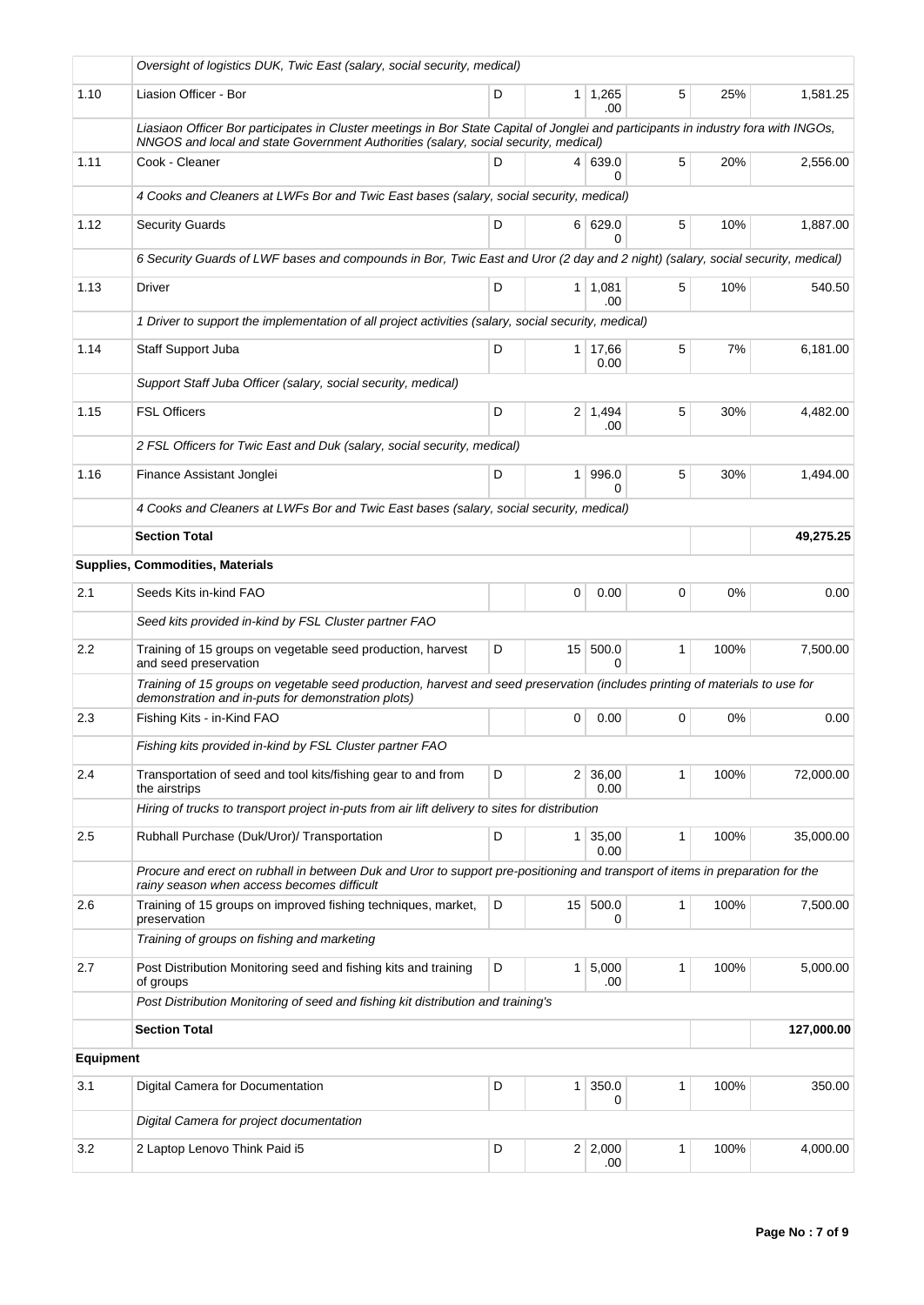|         | 2 Laptops for the FSL Officers to support assessment, verification, distribution and post monitoring distribution of the project |                                                                               |                |                       |    |       |           |  |  |  |
|---------|----------------------------------------------------------------------------------------------------------------------------------|-------------------------------------------------------------------------------|----------------|-----------------------|----|-------|-----------|--|--|--|
|         | <b>Section Total</b>                                                                                                             |                                                                               | 4,350.00       |                       |    |       |           |  |  |  |
| Travel  |                                                                                                                                  |                                                                               |                |                       |    |       |           |  |  |  |
| 5.1     | Travel Costs - Air Transport/Staff/Tickets                                                                                       | D                                                                             | 2 <sup>1</sup> | 200.0<br>0            | 10 | 100%  | 4,000.00  |  |  |  |
|         | Staff Per Diem - Field Bor, Panyagor, Poktap                                                                                     |                                                                               |                |                       |    |       |           |  |  |  |
| 5.2     | Staff Per Diem - Field Bor, Panyagor, Poktap                                                                                     | D                                                                             |                | 4 100.0<br>0          | 8  | 100%  | 3,200.00  |  |  |  |
|         | Staff per diem field missions by 8 trips 2 per location.                                                                         |                                                                               |                |                       |    |       |           |  |  |  |
| 5.3     | Staff Per Diem - Juba                                                                                                            | D<br>150.0<br>6<br>0                                                          |                |                       |    | 100%  | 5,400.00  |  |  |  |
|         | Staff per diem Juba 6 trips for transit via Bor/Duk/Panygor etc                                                                  |                                                                               |                |                       |    |       |           |  |  |  |
| 5.4     | Staff Accomodation - Duk (Poktap                                                                                                 | D                                                                             | 6 <sup>1</sup> | 300.0<br>0            | 10 | 100%  | 18,000.00 |  |  |  |
|         |                                                                                                                                  | Staff accommodation where LWF does not have bases for providing accommodation |                |                       |    |       |           |  |  |  |
| 5.5     | 4 wheel vehicle fuel for 5 months for 2 vehicles                                                                                 | D                                                                             |                | 2   500.0<br>0        | 12 | 100%  | 12,000.00 |  |  |  |
|         | maintenance and vehicle costs                                                                                                    |                                                                               |                |                       |    |       |           |  |  |  |
| 5.6     | Fuel and Lubricants - motor bike for implementation and<br>monitoring                                                            | D                                                                             | 1 <sup>1</sup> | 40.00                 | 5  | 100%  | 200.00    |  |  |  |
|         | motor bike fuel, lubricants for project activities                                                                               |                                                                               |                |                       |    |       |           |  |  |  |
| 5.7     | Spare parts for motor bike                                                                                                       | D                                                                             | 1 <sup>1</sup> | 200.0<br>0            | 1  | 100%  | 200.00    |  |  |  |
|         | Spare parts for motor bike                                                                                                       |                                                                               |                |                       |    |       |           |  |  |  |
| 5.8     | Maintenance 1 project vehicle Toyota 4X4 LWF                                                                                     | D                                                                             |                | $1 \mid 1,300$<br>.00 | 5  | 100%  | 6,500.00  |  |  |  |
|         | Maintenance of the LWF 4X4                                                                                                       |                                                                               |                |                       |    |       |           |  |  |  |
|         | <b>Section Total</b>                                                                                                             |                                                                               |                |                       |    |       | 49,500.00 |  |  |  |
|         | <b>General Operating and Other Direct Costs</b>                                                                                  |                                                                               |                |                       |    |       |           |  |  |  |
| 7.1     | Monthly subscription for Internet and PMER system                                                                                | D                                                                             |                | 2   800.0<br>0        | 5  | 40%   | 3,200.00  |  |  |  |
|         | Monthly subscription for Internet and PMER system                                                                                |                                                                               |                |                       |    |       |           |  |  |  |
| 7.2     | Communication                                                                                                                    | D                                                                             | 1              | 500.0<br>0            | 5  | 40%   | 1,000.00  |  |  |  |
|         | Telephone, thuraya,                                                                                                              |                                                                               |                |                       |    |       |           |  |  |  |
| 7.3     | Office Supplies and Stationary                                                                                                   | D                                                                             | 1              | 300.0<br>0            | 5  | 100%  | 1,500.00  |  |  |  |
|         | Office supplies and stationary for Bor, Twic East, Uror                                                                          |                                                                               |                |                       |    |       |           |  |  |  |
| 7.4     | Generator/Fuel/Repair and Maintenance                                                                                            | D                                                                             |                | 2 200.0<br>0          | 5  | 50%   | 1,000.00  |  |  |  |
|         | Generator maintenance, fuel Twic East, Bor                                                                                       |                                                                               |                |                       |    |       |           |  |  |  |
| $7.5\,$ | Storage/Compound Repair and Maintenance Jonglei                                                                                  | D                                                                             |                | 2 25,00<br>0.00       | 2  | 10%   | 10,000.00 |  |  |  |
|         | Storage, Compound repair and maintenance Bor, Twic East, Uror                                                                    |                                                                               |                |                       |    |       |           |  |  |  |
| 7.6     | <b>Bank Charges</b>                                                                                                              | $\mathbb S$                                                                   | 1 <sup>1</sup> | 36.00                 | 5  | 100%  | 180.00    |  |  |  |
|         | <b>Monthly Bank Charges</b>                                                                                                      |                                                                               |                |                       |    |       |           |  |  |  |
| 7.7     | Juba Office Running Costs                                                                                                        | S                                                                             | 1              | 20,00<br>0.00         | 5  | $7\%$ | 7,000.00  |  |  |  |